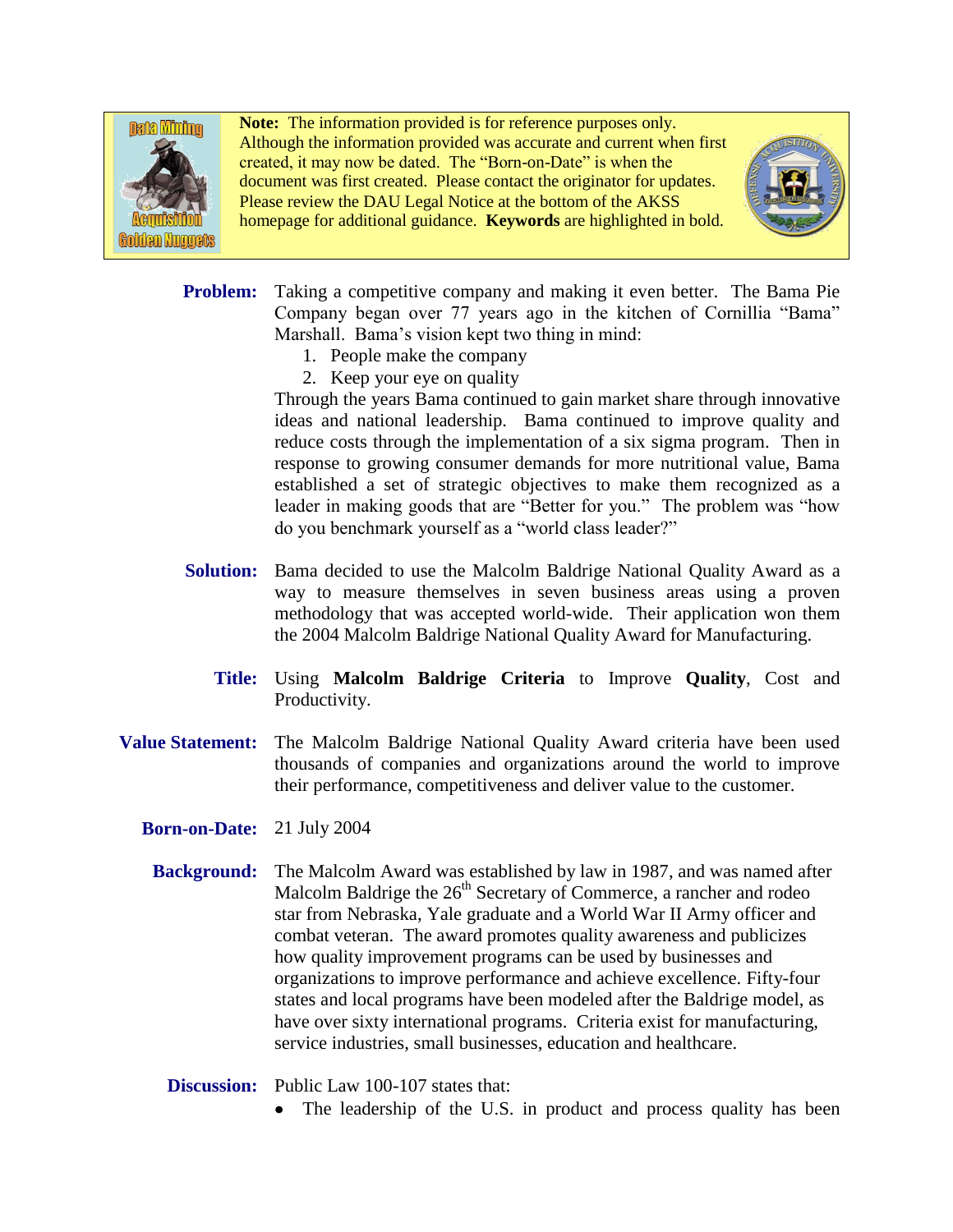challenged strongly by foreign competition.

- We are beginning to understand that poor quality cost companies as much as twenty percent of sales revenues.
- Strategic planning for quality and quality improvement is essential to  $\bullet$ our nation's economy and our ability to compete.
- Management understanding of the factory floor, worker involvement in  $\bullet$ quality, and the us of statistical process control can foster excellence.
- Quality improvement is applicable to large and small business and organizations that deliver either products or services.

## **Baldrige** 1. **Leadership**

**Framework:**  2. **Strategic Planning**

- 3. **Customer and Market Focus**
- 4. **Measurement, Analysis, and Knowledge Management**
- 5. **Human Resource Focus**
- 6. **Process Management**
- 7. **Business Results**

Core Values include:

- Leadership
- Customer Driven
- Organizational and Personal Learning
- Valuing Employees and Partners
- Agility
- Focus on the Future
- Managing for Innovation
- Managing by Fact
- Public Responsibility and Citizenship
- Focus on Results
- A Systems Perspective

The three stages of the Malcolm Baldrige evaluation include:

- Your approach to quality and improvement
- Your deployment of that approach
- The results of the deployment
- **Results:** Since coming into law in 1987, the Malcolm Baldrige National Quality Award and its associated criteria have helped transform many businesses and organizations as evidenced by a 2001 Stock Study that showed that companies that won the award had returns on investments that were three times better than the S&P 500 index. From 1988 to 2003, 939 companies have applied for the award, 196 have received site visits, and 58 have won awards. In 1999 the Defense Acquisition University (then the Defense Systems Management College) was the first college in the country to receive a site visit. Example: